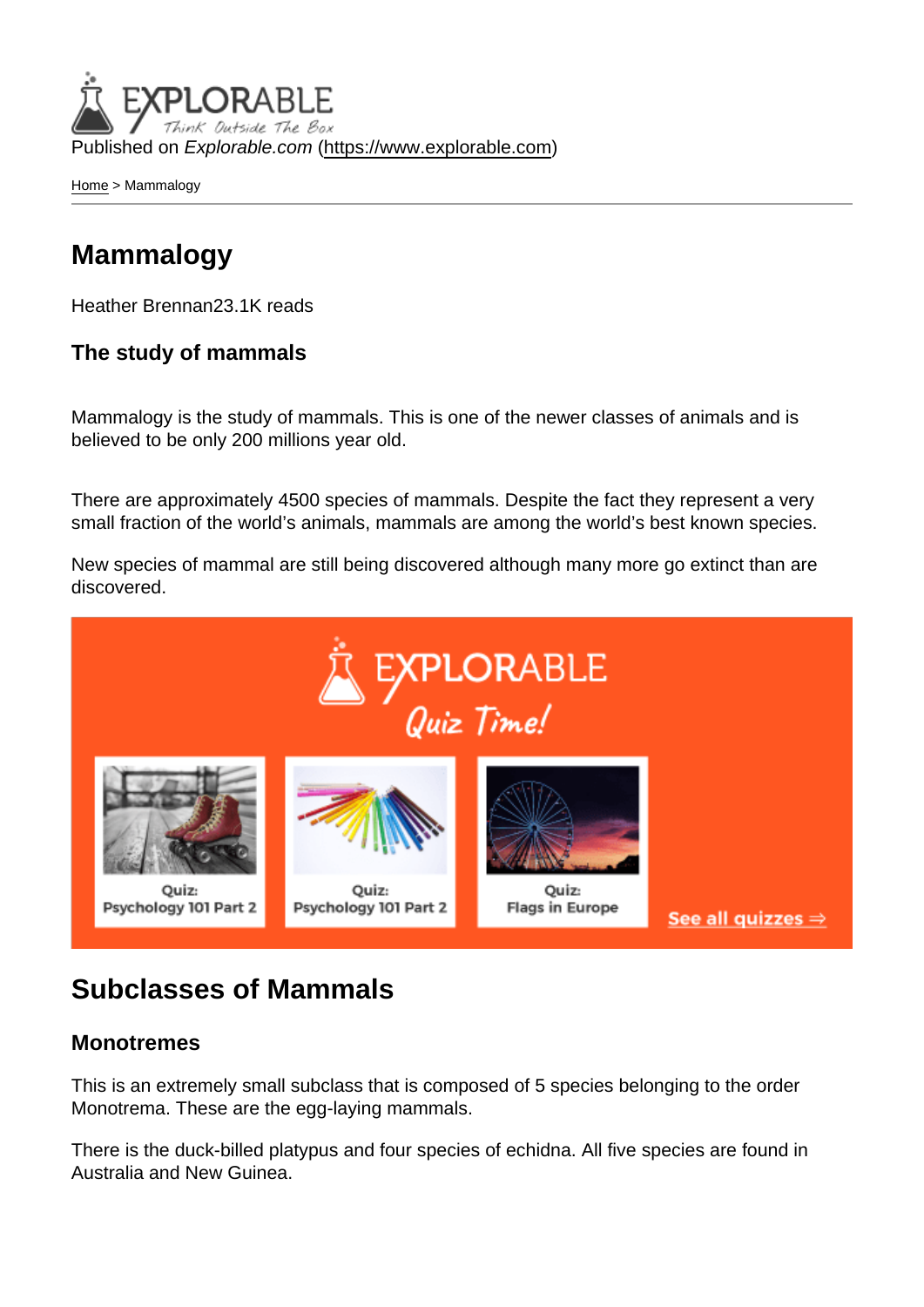#### **Metatheria**

These are the marsupials. They give birth to immature young that live in the mother's pouch until they are able to emerge into the world.

This subclass is divided into seven orders and includes species like:

- opossums
- kangaroos
- wallabies
- wombats
- $\bullet$  koalas.

Many, though not all, of these species live in Australia and South America.

### **Eutheria**

This is the largest subclass of mammals. It includes most of the mammals that people are familiar with including:

- chiroptera (bats)
- carnivora (cats, bears, pinnipeds, canines)
- cetacean (marine mammals including whales and dolphins)
- lagomorpha (rabbits, hares, pikas)
- primates
- rodentia
- sirenia (sea cows, manatees)
- proboscidea (elephants, mammoths, mastodonts)
- artiodactyla (even-toed ungulates including sheep, cows, pigs, deer, and antelope)
- perissodactyla (odd-toed ungulates such as horses, tapirs, rhinos).

# **Research**

Mammals are found in all types of environments. A mammalogist can research everything from genetic and cellular level interactions to ethology and ecology of an animal species or community.

Mammals are favourites for studies on learning and communication, particularly in cetaceans, proboscidea and primates. The unique aspects of monotremes and marsupials makes them particularly interesting to those that are looking at the evolution of mammals and how the breakup of Pangaea affected evolution.

Monotremes are believed to have split from the main line of mammals approximately 190 million years ago and marsupials are believed to have split off about 100 millions years ago.

# **Conservation**